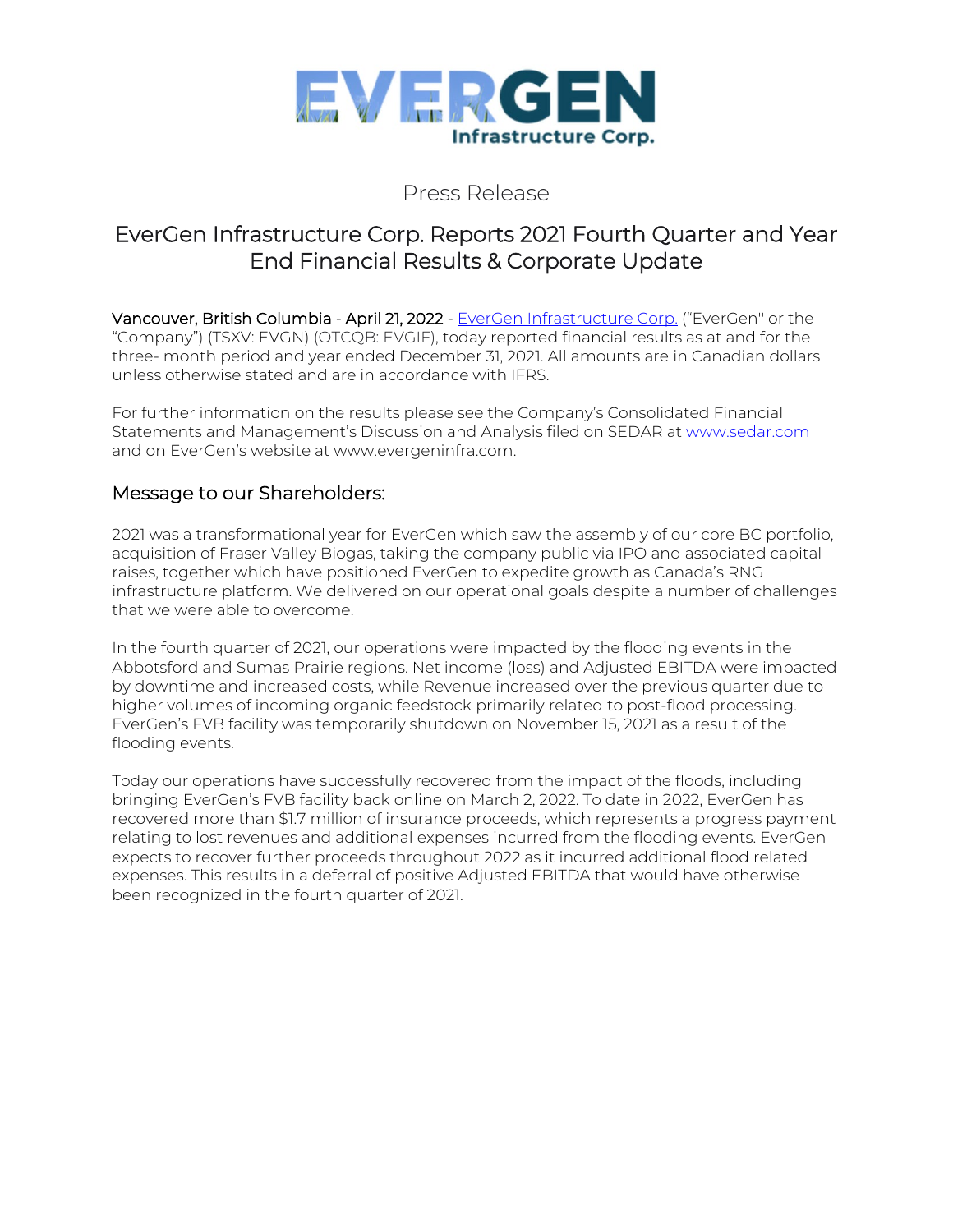

## 2021 Financial Highlights

The following table presents EverGen's Consolidated Financial and Operating Summary:

|                                                                                                         | Three Months Ended    |                       |                       | Year/Period Ended         |                       |
|---------------------------------------------------------------------------------------------------------|-----------------------|-----------------------|-----------------------|---------------------------|-----------------------|
| In thousands of Canadian Dollars                                                                        | Dec 31,<br>2021<br>\$ | Sep 30,<br>2021<br>\$ | Dec 31,<br>2020<br>\$ | Dec 31,<br>2021<br>\$     | Dec 31,<br>2020<br>\$ |
| <b>FINANCIAL</b>                                                                                        |                       |                       |                       |                           |                       |
| Revenue <sup>(1)</sup>                                                                                  | 2,693                 | 1,937                 |                       | 9,564                     |                       |
| Net income (loss) <sup>(2)</sup>                                                                        | (1, 113)              | 493                   | (2,227)               | (1,953)                   | (2,233)               |
| Net income (loss) per share \$, basic and                                                               |                       |                       |                       |                           |                       |
| diluted                                                                                                 | (0.08)                | 0.04                  | (6.69)                | (0.18)                    | (17.05)               |
| EBITDA(3)(4)                                                                                            | (512)                 | 1,854                 | (2,515)               | 836                       | (2,521)               |
| Adjusted EBITDA(3)(4)                                                                                   | (18)                  | 791                   |                       | 2,839                     |                       |
| Capital expenditures - property and<br>equipment<br>Capital expenditures - acquisitions<br>Total assets | 1,004<br>80,610       | 428<br>80,933         | 24,498<br>50,540      | 1,590<br>10,644<br>80,610 | 24,498<br>50,510      |
| Total long-term liabilities                                                                             | 14,764                | 15,142                | 8,780                 | 14,764                    | 8,780                 |
| Working capital surplus (deficit) <sup>(4)</sup>                                                        | 20,545                | 21,751                | (2,842)               | 20,545                    | (2,842)               |
| <b>OPERATING</b>                                                                                        |                       |                       |                       |                           |                       |
| Incoming organic feedstock (tonnes)                                                                     | 26,110                | 20,465                |                       | 94,206                    |                       |
| Organic compost and soil sales (yards) <sup>(5)</sup>                                                   | 5,119                 | 12,532                |                       | 61,790                    |                       |
| RNG (gigajoules) <sup>(1)</sup>                                                                         | 12,682                | 23,854                |                       | 55,380                    |                       |

(1) RNG volumes commenced on April 16, 2021, upon the acquisition of Fraser Valley Biogas ("FVB"). RNG volumes were lower for the fourth quarter of 2021 as a direct result of flooding events in the Abbotsford and Sumas Prairie regions, which resulted in the shut down of the FVB facility on November 15, 2021, until operations were restored. Since March 2, 2022 FVB has been operating and producing daily volumes of up to 223 GJ/d, restoring production volumes to historical levels.

(2) Operating expenses and cost of goods sold increased during the fourth quarter of 2021 at FVB and Net Zero Waste Abbotsford ("NZWA") as a direct result of the flooding events.

(3) The lost revenues and additional costs incurred as a result of the floods are insurable under the Company's insurance policies and will be offset with insurance proceeds received and recognized in net income (loss) during 2022. There were no insurance proceeds related to the floods recognized in net income (loss) during 2021.

(4) Please refer to "Non-IFRS Measures"

### Management Team Growth

EverGen successfully achieved its 2021 milestones, increasing productivity at all three facilities as well as executing on acquisitional growth. With a solid leadership team in place to set the foundation, we have expanded the core team to accelerate our growth trajectory and leverage our unique position in the RNG industry.

After successfully leading the Company's initial acquisitions and IPO in August of 2021, Mischa Zajtmann, President of EverGen has assumed the role of Chief Operating Officer, overseeing our technical leaders to drive best in class performance in operations, successful development and integration of growth projects and fostering synergies across the organization. Concurrently, Sean Mezei will transition to a strategic RNG advisor role. He will provide focused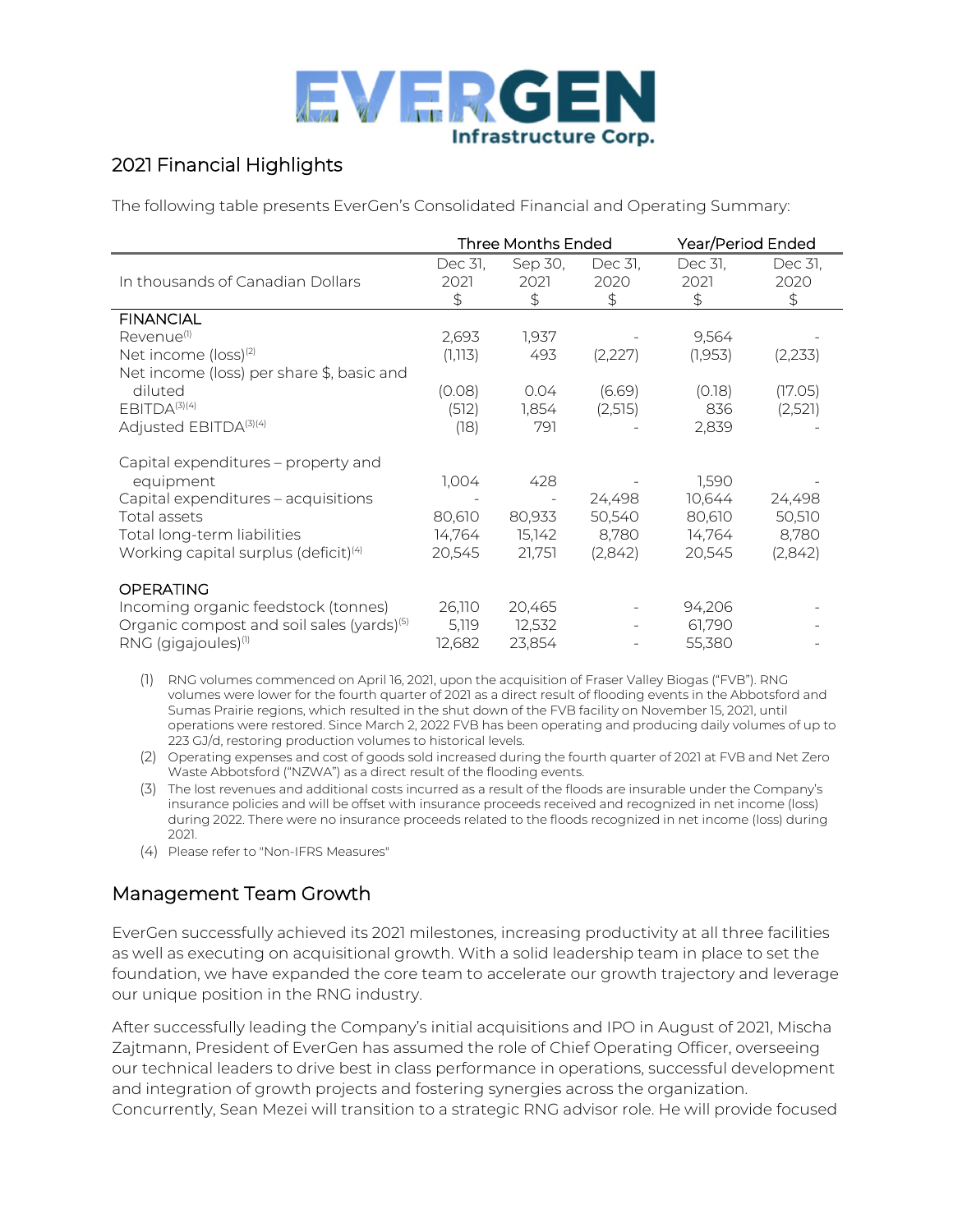

support and expertise to the operating and project teams including playing a key role in the Company's evaluation of new projects and growth strategy, as well commissioning and optimization of our core RNG facilities.

Additionally, EverGen has welcomed Jamie Betts, VP of Operations, and Sean Hennessy, VP of Finance, as the Company continues to expand its RNG platform and become increasingly active in the M&A space and delivering on a growing number of expansion and development projects.

Betts, a professional engineer, joins EverGen as VP of Operations with over 35 years of experience in multinational energy and waste management companies, including, more recently, the positions of VP of Engineering at Miller Waste Systems Inc. and Project Director at Husky Energy. He brings to the team a demonstrated track record in project execution, process implementation, safety optimization, and environmental, operations and maintenance performance expertise, all of which will bolster the EverGen platform in operations, existing expansion projects and future growth opportunities.

Hennessy, a chartered accountant, joins EverGen as VP of Finance with over 15 years of finance and accounting related experience, including the positions of Director of Corporate Reporting for Altera Infrastructure, a global energy infrastructure group and a Brookfield Business Partners portfolio company, and Director of Financial Reporting for a clean technology company. He brings to the team a proven track record of success working within public and private equity portfolio companies and will support EverGen in realizing platform synergies with his strong business acumen combined with well-developed analytical skills and a focus on accretive growth.

These additions to the management team further strengthens our Company and provides additional capacity for development, construction, and operations for EverGen's growing platform.

Pursuant to the Company's Equity Plan, the Company has granted 78,976 restricted share units (RSUs) to certain officers of the Company.

### 2021 Achievements & Highlights:

#### 1. Establishing our Initial Core RNG Portfolio

• In 2021, after successfully establishing EverGen's cornerstone portfolio with NZWA and Sea to Sky Soils, EverGen completed the acquisition of Fraser Valley Biogas, the first operational RNG facility in B.C., setting the foundation for EverGen's leadership in renewable natural gas infrastructure in Canada. The acquisition was consistent with the Company's focus on acquiring and building-out RNG and sustainable waste-toenergy projects, providing optimization opportunities and synergies with our existing portfolio.

#### 2. Solid Operational & Asset performance

- *Resilient Performance:* The Company's operations team delivered strong performance throughout the year despite challenges of high summer temperatures in the region, COVID-19 impacts and the severe floods encountered in late-2021.
- *Fraser Valley Biogas Optimization:* Our Fraser Valley Biogas facility has been supplying renewable energy into BC for over a decade. In the short period since EverGen has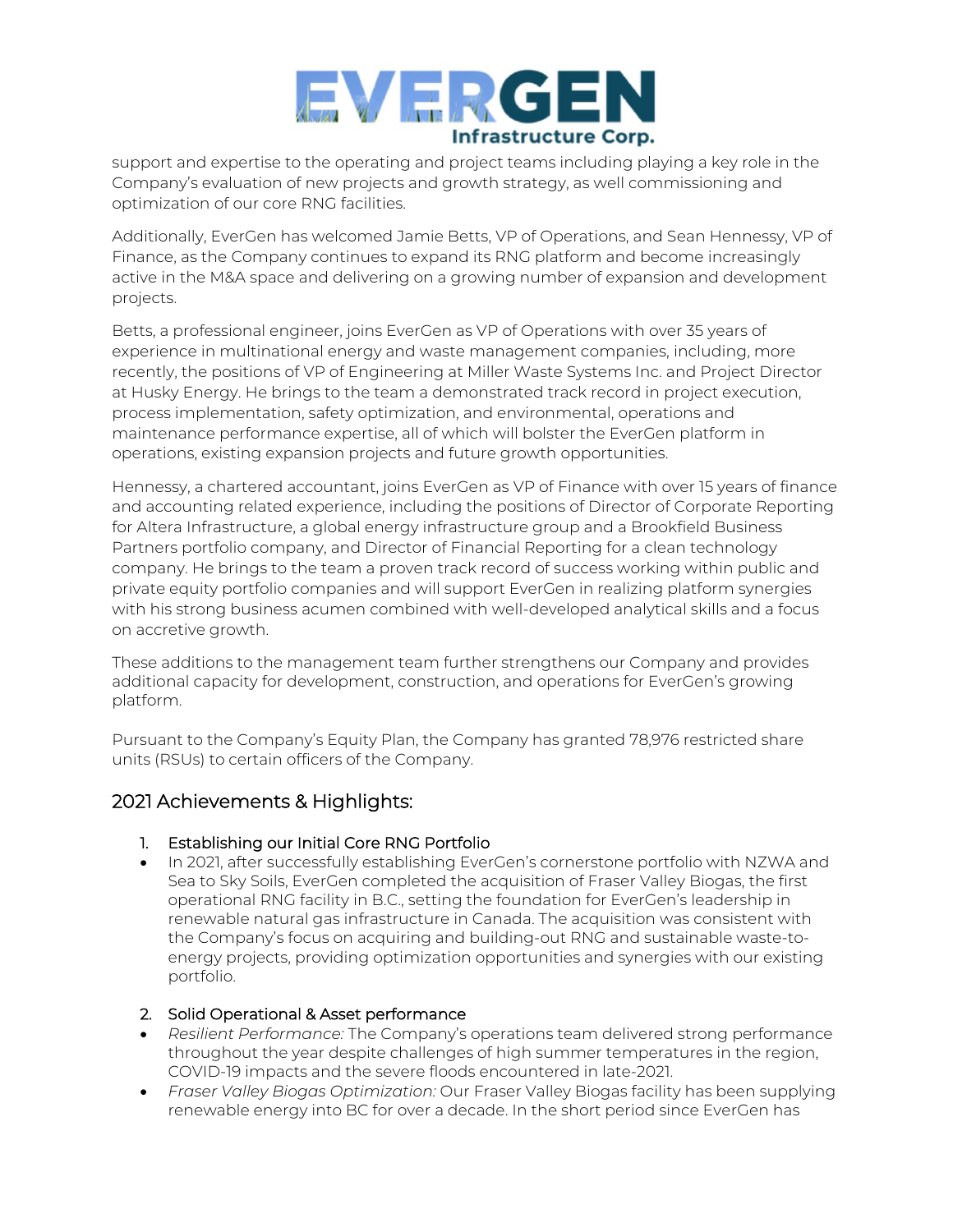

owned and operated the facility, Fraser Valley Biogas achieved record monthly production from enhancement and optimization projects completed with minimal capital expenditure.

- *Sea to Sky Soils Partnerships:* Our Sea to Sky Soils organic waste processing and composting facility processed approximately 160% of its budgeted tonnage in the second half of 2021. EverGen partnered with local municipalities – including Metro Vancouver and the municipality of Pemberton – for the delivery of additional organic waste to the facility throughout 2021 and onward. Further to generating additional revenue, the facility serves as a source of valuable feedstock to support EverGen's existing and future [RNG](https://www.evergeninfra.com/) operations.
- *NZWA Operational Consistency & Community Support:* EverGen worked in close partnership with the Ministry of Agriculture, Ministry of Environment and the City of Abbotsford to support the region's clean-up efforts by processing approximately 90% of the organic waste generated by the flood. NZWA was one of few facilities that remained open following the flood, due in large part to efforts by site staff who managed the floodwaters and helped NZWA stay operational throughout.

#### 3. Strong Capital Discipline

- *Operating Results:* During 2021, EverGen generated \$9.6 million of revenues and \$2.8 million of adjusted EBITDA in line with budgeted expectations.
- *Strong Cash Position:* As at December 31, 2021, EverGen had cash and cash equivalents of \$19.6 million, restricted cash of \$2.7 million and a working capital surplus of \$20.9 million. Following the initial public offering in August 2021, EverGen has maintained its strong cash position, placing it with a unique opportunity to execute on existing and future expansion projects.

#### 4. Positioning for Growth

- *Achieved strong capital support:* During 2021, EverGen was successful in raising \$34.1 million in net proceeds from the completion of various financing initiatives, including the initial public offering in August 2021, which demonstrates EverGen's flexibility and diversification in its capital structure and well positions the Company to execute on growth opportunities.
- *Solidified RNG Offtake Partnerships:* During the fourth quarter, the British Columbia Utilities Commission ("BCUC") approved a 20 year RNG offtake agreement with FortisBC Energy Inc. ("FortisBC") for the Company's anaerobic digester expansion project at its NZWA composting and organic processing facility.

### Outlook

In 2021, EverGen laid the foundation for growth and positioned the Company to be a leader in the RNG infrastructure space in 2022 and beyond. The recently announced letter of intent to acquire a 67% interest in GrowTec, an Alberta based biogas facility, is a cornerstone project in a new jurisdiction for EverGen and demonstrates the Company's ability to participate in the consolidation and growth of the RNG industry. EverGen intends to pursue similar opportunities within its core markets and across the country, investing in truly sustainable operations that contribute to carbon-negative energy production and positively impacting climate change initiatives.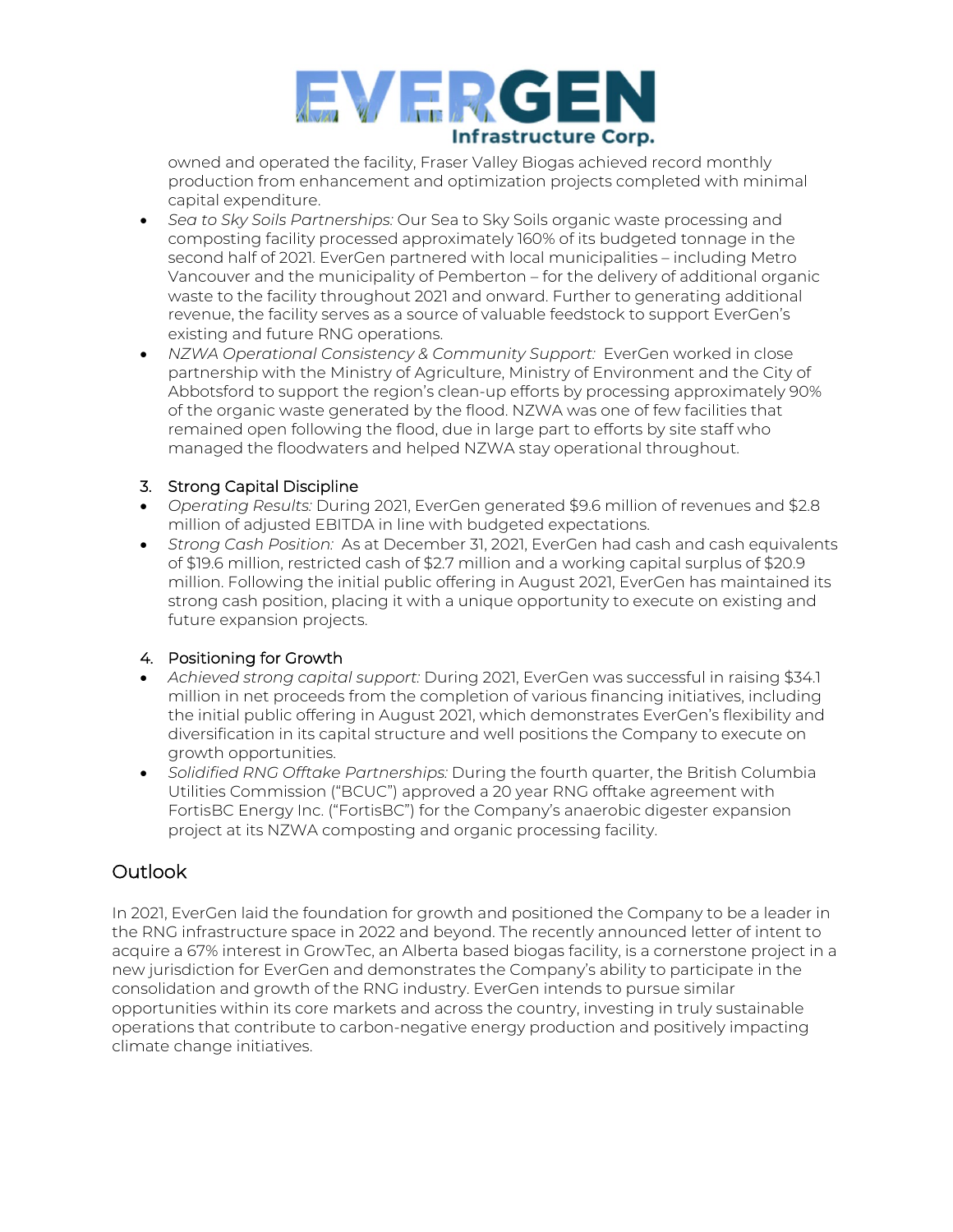

#### Core Expansion Projects Update

NZWA*:* The Company's Net Zero Waste Abbotsford composting facility will undergo a capital expansion project to add an anaerobic digester to produce biogas, which will then be upgraded to RNG to feed into FortisBC's gas network under a previously announced longterm off-take contract. The expansion is expected to increase the facility throughput to ~135,000 tonnes of feedstock per year and is designed to produce ~180,000 GJ of RNG per year.

As a result of ongoing Covid implications and the flooding event in late-2021, the Company is anticipating a delay in construction of the expansion project based on recent discussions with local and provincial regulatory authorities. To mitigate these delays and advance the project with minimal impact to the schedule, EverGen's management team is considering a number of options and will provide updates on the project schedule as it becomes available. Concurrently, management is evaluating additional opportunities to utilize capital earmarked for this project to advance new core projects with similar return profiles.

FVB*:* The Company's Fraser Valley Biogas RNG facility will undergo a capital expansion project to add additional RNG production capacity. The expansion is expected to nearly double the capacity of the facility to accept ~100,000 tonnes of feedstock per year and increase RNG production to ~160,000 GJ per year.

We anticipate this expansion project may also experience some delays in the approval process due to the same issues outlined above, however with the initial phase of the expansion project utilizing existing site infrastructure, incremental RNG production and additional EBITDA contribution is still expected by the end of 2022.

Sea to Sky Soils: Sea to Sky Soils is working with the Ministry of Environment to expand operational capacity in 2022 which further bolsters EverGen's footprint in Southern BC allowing for processing of incremental organic waste feedstock volumes.

#### Summary

EverGen remains positioned to deliver strong shareholder returns in 2022 and beyond with many competitive advantages, including the following:

- 1. **Established Platform First Mover in Canada:** In a short time-frame, EverGen has uniquely assembled a strong cornerstone asset base that provides opportunity for expansion and synergies. The RNG infrastructure platform forms the foundation for the EverGen team to leverage expertise and partnerships to expand across Canada, aggregate the fragmented market and deliver accretive returns.
- 2. Scaled-up Management Team: With a growing project pipeline and abundant acquisition opportunities, EverGen has further strengthened its management team, attracting talent from across the RNG and waste management industries which underpins the team to continue to scale the business.
- 3. Rapidly Expanding Project Pipeline: The RNG industry in Canada is ripe for consolidation, evident in the recently announced letter of intent to acquire a 67% interest in GrowTec in Alberta. The management team is seeing increasing deal flow and is evaluating a number of projects across the country in key markets including BC,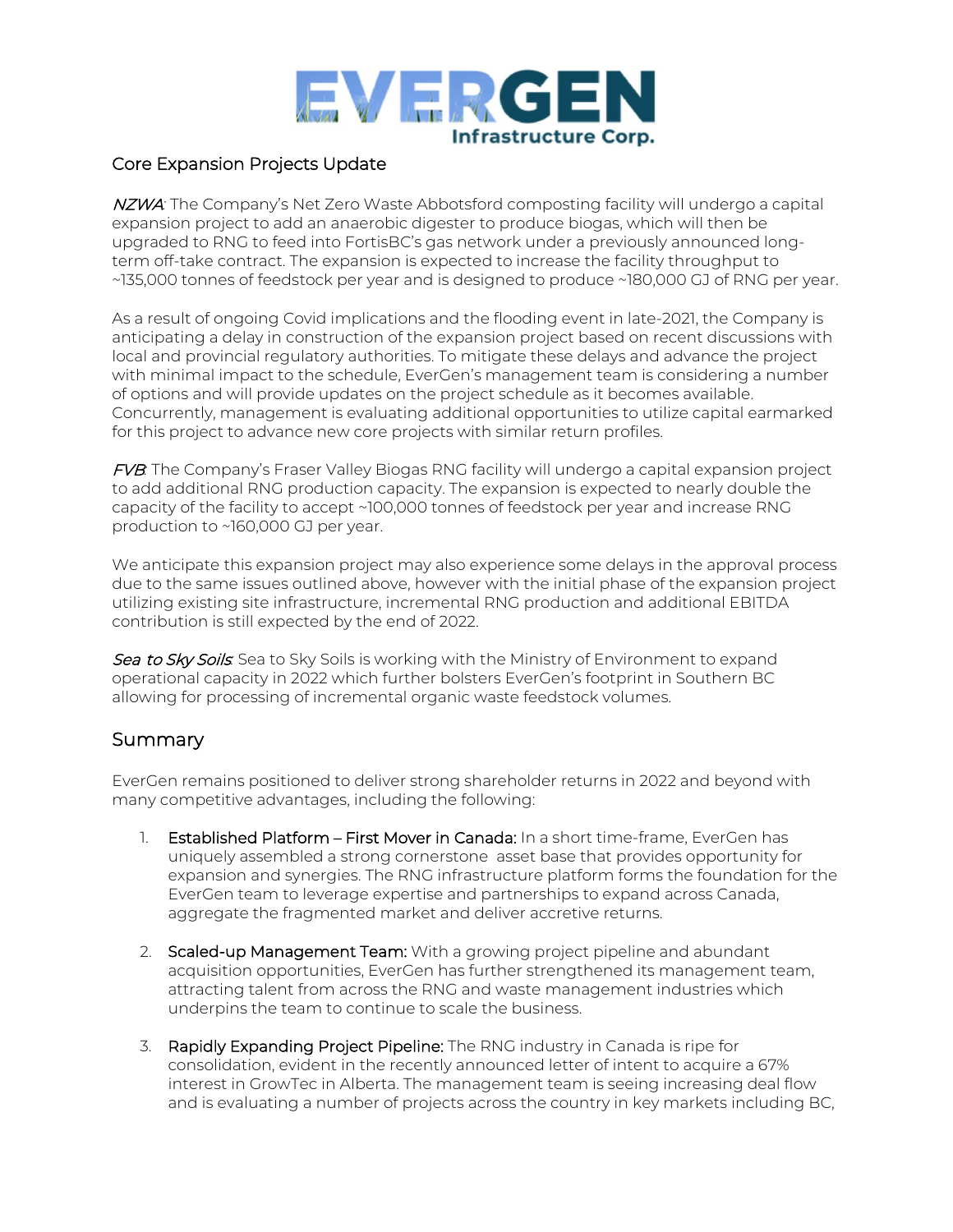

Alberta, Ontario and Quebec that are expected to reveal additional opportunities in 2022.

4. Diversified Access to Capital: EverGen remains in a strong cash position and is disciplined with its approach to capital allocation. The operating projects provide the financial flexibility to internally finance growth projects and expansion opportunities with project level financing options, and a number of strategic investors have expressed interest and can be utilized for accretive growth.

### About EverGen Infrastructure Corp.

EverGen, Canada's Renewable Natural Gas Infrastructure Platform, is combating climate change and helping communities contribute to a sustainable future, starting on the West Coast. EverGen is an established independent renewable energy producer which acquires, develops, builds, owns and operates a portfolio of Renewable Natural Gas, waste to energy, and related infrastructure projects. EverGen is focused on British Columbia, with continued growth expected across other regions in North America.

For more information about EverGen Infrastructure Corp. and our projects, please visit [www.evergeninfra.com.](http://www.evergeninfra.com/) 

#### **Contacts**

EverGen Investor Contact Kelly Castledine 416-576-8158 [kelly@evergeninfra.com](mailto:kelly@evergeninfra.com)

EverGen Media Contact Katie Reiach 604.614.5283 [katie@talkshopmedia.com](mailto:katie@talkshopmedia.com)